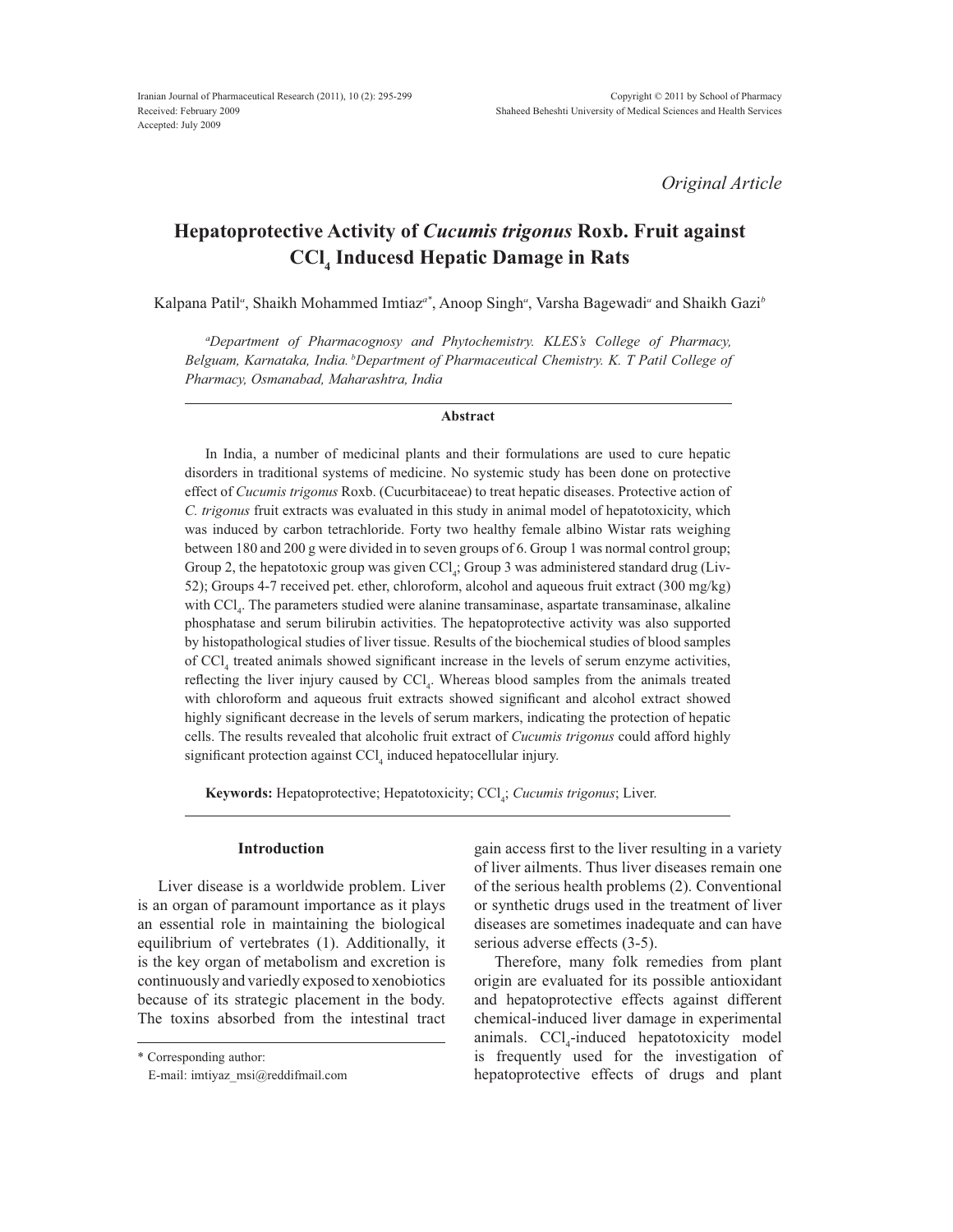extracts. The changes associated with  $\text{CCl}_4$ induced liver damage are similar to that of acute viral hepatitis (6).

*Cucumis trigonus known as ' Bitter gourd" is a plant belonging to the Cucurbitaceae family and is indigenous to india, ceylon, malaya, north australia, afghanistan and persia* (7)*.* In Indian traditional system of medicine the fruit pulp of the plant is used as expectorant, liver tonic, stomachic and purgative. The fruit pulp is useful in leprosy, jaundice, diabetes, bronchitis and amentia (8). No systematic study has been done on protective efficacy of *Cucumis trigonus* to treat hepatic diseases. Therefore, the protective action of *Cucumis trigonus* fruit extracts was evaluated in an animal model of hepatotoxicity induced by carbon tetrachloride.

## **Experimental**

## *Plant extract*

The fruits of *Cucumis trigonus* Roxb. were collected in August 2008 from Beed, Maharashtra State, India. The plant was authenticated by Dr Harsha Hegde Research officer, regional medical research centre, belgaum, karnataka, india and the voucher specimen has been deposited in the herbarium of the Department of Pharmacognosy and Phytochemistry, K.L.E.S's College of Pharmacy, Belgaum, Karnataka, India. The collected fruits were shade dried at room temperature. The two hundred grams of dried powdered fruits of *Cucumis trigonus* were extracted by continuous hot extraction process using soxhlet apparatus with petroleum ether, chloroform and alcohol. The powder was finally macerated with chloroform-water IP (*As per Indian Pharmacopeia*). The extracts were filtered and concentrated under reduced pressure and low temperature  $(40^{\circ}C)$  on a rotary evaporator.

# *Phytochemical analysis*

The extracts of the plant material were screened for various classes of natural products using standard qualitative methods as described by Harborne (9).

# *Experimental animals*

Female albino Wistar rats weighing between 180 and 200 g were obtained from animal house, Department of Livestock Production, Government Veterinary College, Hebbal, Bangalore, India. Animals were maintained on a standard laboratory diet. Food and water were given *ad libitum*. They were housed in standard stainless-steel cages at a 12 h cycle of light and dark. Room temperature was kept at  $22 \pm 2^{\circ}$ C and humidity maintained at 50%. All the chemicals used were of the analytical grade from standard companies.

## *Treatment of animals*

Rats were randomly divided into 7 groups with 6 animals in each group. Group 1 served as negative control and was administered a single daily dose of distilled water by oral gavage for seven days. Liver damaged was induced by administration of  $\text{CCl}_4$  (2 mL/kg, IP as 50 : 50 solution in olive oil) on  $1<sup>st</sup>$ , 4th and  $7<sup>th</sup>$  day to the animal of remaining group. Group 2 received only  $\text{CCl}_4$ , group 3 received  $\text{CCl}_4$  and standard reference Liv-52 4 mL/kg. p.o. for 7 days. The drug control groups (4, 5, 6 and 7) were given the plant extracts orally in doses of 300 mg/kg/0.2 mL (in distilled water), respectively, one hour after the administration of carbon tetrachloride, for 7 days (10, 11). Twenty four h after  $\text{CCl}_4$ injection animals were anaesthetized by light ether anaesthesia and blood was collected from the vena cava, and the serum was separated for subsequent use for different enzyme measurements. The rats were then decapitated and the livers were carefully dissected and cleaned of extraneous tissues. Part of the liver tissue was immediately transferred to 10% formalin for histopathological assessments.

### *Assessment of liver damage*

Liver damage was assessed by the estimation of serum activities of AST, ALT, ALP and total bilirubin according to the method of Reitman, Kind and Mally by using commercially available test kits (12-14).

The livers were removed from the animals and the tissues were fixed in 10% formalin for at least 24 h. Then, the paraffin sections were prepared (Automatic tissue processor, Autotechnique) and cut into  $5 \mu m$  thick sections using a rotary microtom. The sections were then stained with Haematoxylin-Eosin dye and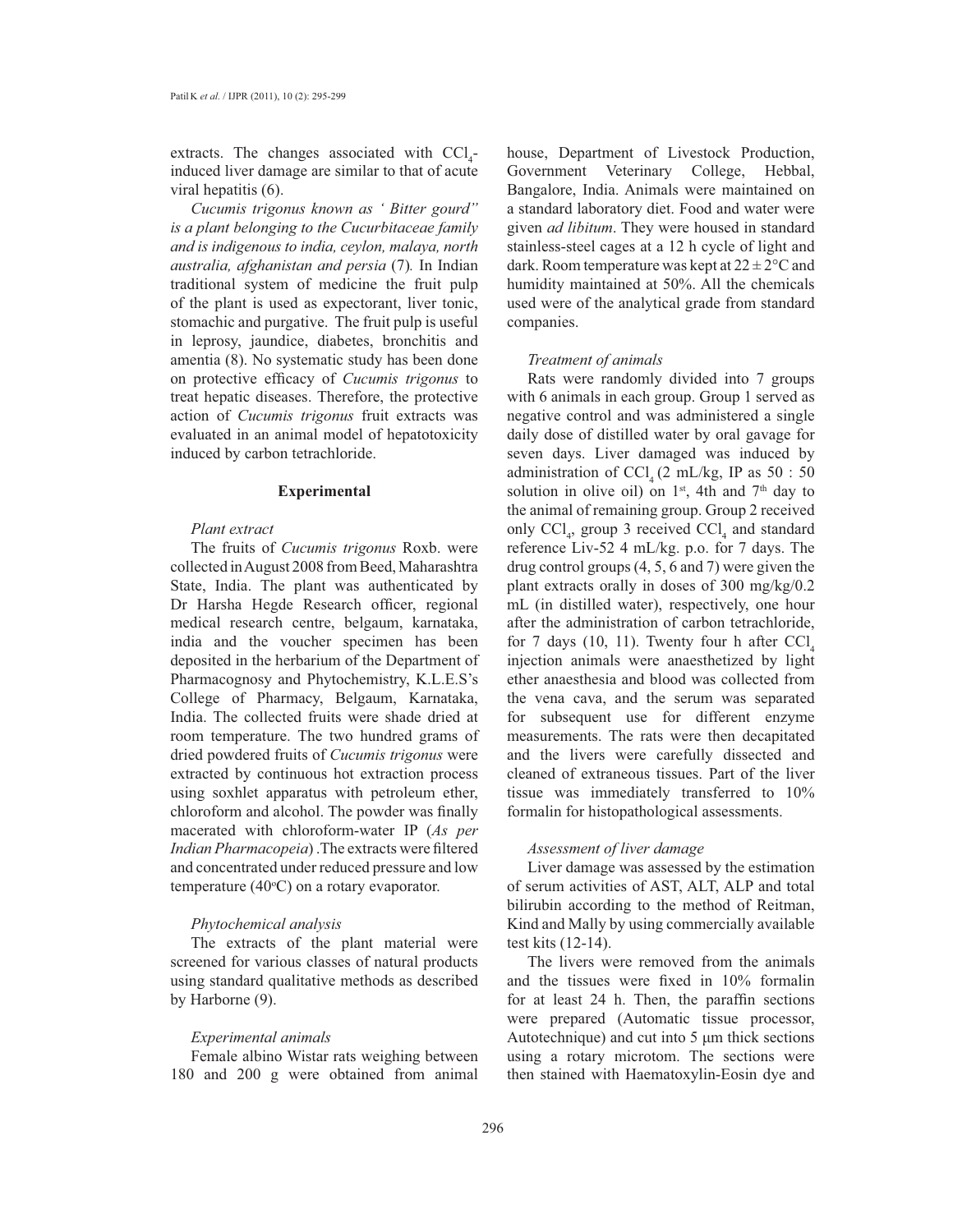Table 1. Effect of different extracts of *C. trigonus* on serum activities of AST, ALT, ALP and Bilirubin of CCl<sub>1</sub> intoxicated rats.

| Group | <b>Treatment</b>   | <b>AST</b>                  | <b>ALT</b>                     | <b>ALP</b>                     | <b>Bilirubin</b>            |
|-------|--------------------|-----------------------------|--------------------------------|--------------------------------|-----------------------------|
| 1.    | Control            | $104.0 \pm 0.258$           | $51.17 \pm 0.307$              | $118.2 \pm 0.307$              | $0.330 \pm 0.002$           |
| 2.    | CCl                | $935.5 \pm 0.670^{\dagger}$ | $642.5 \pm 0.619$ <sup>†</sup> | $198 \pm 0.004^{\dagger}$      | $1.198 \pm 0.004^{\dagger}$ |
| 3.    | Liv $52$           | $127.2 \pm 0.401^*$         | $63.00 \pm 0.447^*$            | $127.0 \pm 0.447^*$            | $0.416 \pm 0.004^*$         |
| 4.    | Pet.ether extract  | $663.7 \pm 1.358$           | $205.8 \pm 0.909$ <sup>*</sup> | $191.0 \pm 0.894$ <sup>*</sup> | $0.886 \pm 0.008^*$         |
| 5.    | Chloroform extract | $67.5 \pm 0.500^*$          | $77.50 \pm 0.500^*$            | $142.8 \pm 0.477$ <sup>*</sup> | $0.571 \pm 0.007^*$         |
| 6.    | Alcohol extract    | $141.8 \pm 0.401^*$         | $69.17 \pm 0.401^*$            | $131.7 \pm 0.333$ <sup>*</sup> | $0.443 \pm 0.006^*$         |
| 7.    | Aqueous extract    | $280.5 \pm 0.428^*$         | $87.17 \pm 0.542^*$            | $157.5 \pm 0.562^*$            | $0.670 \pm 0.002^*$         |

Values are mean  $\pm$  SEM, N = 6,  $\phi$  of  $p \le 0.001$  vs. normal control,  $\phi$  of  $p \le 0.001$  vs. CCl<sub>4</sub> control

Units of AST, ALT and ALP activity are U/Land Bilirubin is mg/dL.

studied for histopathological changes, such as necrosis, fatty changes, ballooning degeneration and lymphocyte infiltration. Histological damages were scored as: Ø, absent; +, mild; ++, moderate; +++, severe; ++++, extremely severe (15).

## *Statistical analysis*

Data were analyzed by one-way analysis of variance (ANOVA), followed by the Tuky's test for individual comparisons using SPSS software and  $p \leq 0.01$  was regarded as significant.

## **Results**

The yield of dried extract was pet. ether (40- 60 $^{\circ}$ C) 10.4 (%), chloroform 2.25 (%), alcohol 1.8 (%) and aqueous 11.7 (%.).The alcohol and chloroform extracts were found to be positive for the presence of steroids, triterpenoids, saponins and glycosides. Aqueous extract was found positive for the presence of carbohydrates, steroid and triterpenoids. However pet. ether extract was found positive for the presence of fats and oils.

Administration of  $\text{CCl}_4$  to rats caused a significant elevation in serum activities of AST, ALT, ALP and serum bilirubin after 24 h. Treatment of rats with 300 mg/kg dose of the *Cucumis trigonus* alcoholic, chloroform and aqueous extracts (p.o.) markedly prevented  $\text{CCl}_4$ - induced elevation of AST, ALT, ALP and bilirubin. However, 300 mg/kg of the petroleum ether extract did not prevent elevation of the enzymes. Serum bilirubin (total) levels were also significantly enhanced by  $\text{CCl}_4$  treatment but total bilirubin was remarkably reduced by treatment

with 300 mg/kg of the alcoholic, chloroform and aqueous extracts (p.o.). Liv-52 with a dose of  $4$ mL/kg also significantly prevented CCl<sub>4</sub>-induced  $H_{4}$  material discrete that  $\text{S}$  and  $\text{S}$   $\text{S}$  and  $\text{S}$   $\text{S}$  and  $\text{S}$   $\text{S}$  and  $\text{S}$   $\text{S}$  and  $\text{S}$   $\text{S}$  and  $\text{S}$   $\text{S}$  and  $\text{S}$   $\text{S}$   $\text{S}$  and  $\text{S}$   $\text{S}$   $\text{S}$  and  $\text$ activities (Table 1).

Histopathological examinations of the liver sections of the rats treated with  $\text{CCI}_4$  showed centrilobular necrosis, fatty changes, congestion and infiltration of lymphocytes around the central veins. Centrilobular necrosis, which is a more severe form of injury, was markedly prevented by treatment 300 mg/kg doses of alcohol, chloroform and aqueous extract but not 300 mg/kg dose of the petroleum ether extract (Table 2).

#### **Discussion**

In Indian system of medicine certain herbs are claimed to provide relief against liver disorders. The claimed therapeutic reputation has to be verified in a scientific manner. In the present study one such drug *Cucumis trigonus*  was taken for the study. The chloroform, alcohol and aqueous extract of *Cucumis trigonus* possess significant hepatoprotective activity. However highly significant effect was seen with alcoholic extract against CCl <sup>4</sup> damage. The petroleum ether extract did not protect rat liver against CCl 4 damage.

Our investigation on the extracts showed the presence of steroids, triterpenoids and cardiac glycosides in the alcoholic extract. According to these results, it maybe hypothesized that steroids and triterpenoids, which are present in the alcoholic extract, could be considered responsible for the hepatoprotective activity.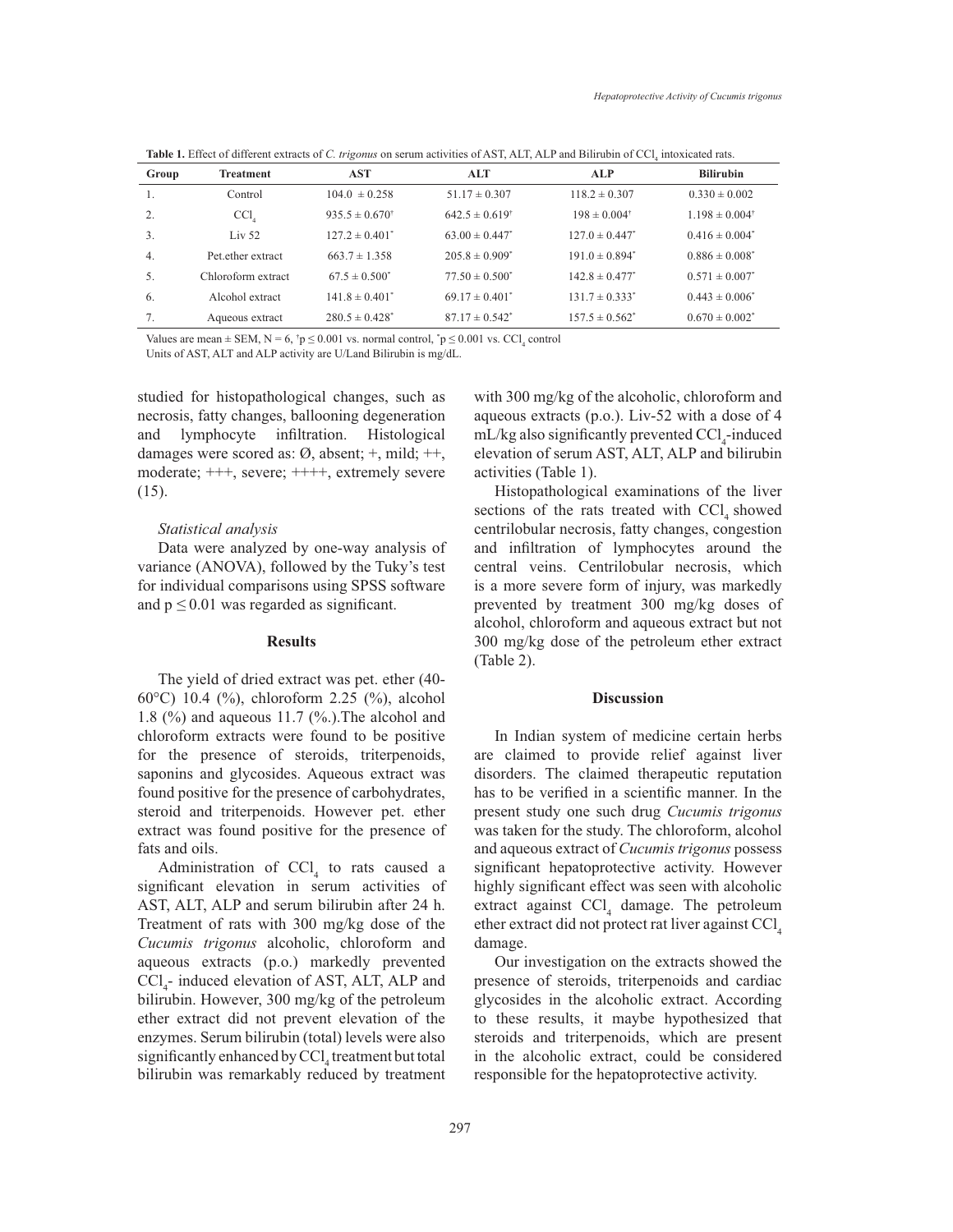| Microscopic observation      | Control       | CCI.     | $Liv-52$      | Pet.erther<br>extract | Chloroform<br>extract | Alcohol<br>extract | <b>Aqueous</b><br>extract |
|------------------------------|---------------|----------|---------------|-----------------------|-----------------------|--------------------|---------------------------|
| Fatty changes                | $^{+}$        | $^{+++}$ | $^{+}$        | $^{++}$               | $+$                   | $+$                | $^{+}$                    |
| Degeneration in hepatic cord | $\varnothing$ | $^{+++}$ | $+$           | $^{++}$               | $+$                   | $+$                | $++$                      |
| Deformation in hepatocytes   | $\varnothing$ | $+++++$  | $+$           | $^{+++}$              | $+$                   | $+$                | $^{+}$                    |
| Focal necrosis               | Ø             | Ø        | Ø             | Ø                     | $+$                   | Ø                  | $^{+}$                    |
| Centrilobular necrosis       | $\varnothing$ | $+++++$  | $\varnothing$ | $^{+++}$              | $\varnothing$         | Ø                  | $\varnothing$             |
| Congestion in central vein   | $\varnothing$ | $^{+++}$ | $+$           | $^{++}$               | $+$                   | $+$                | $+$                       |
| Congestion in sinusoids      | $+$           | $^{+++}$ | $+$           | $^{+++}$              | $^{++}$               | $+$                | $^{+}$                    |
| Infiltration of lymphocytes  | Ø             | $^{++}$  | $+$           | $+$                   | $^{+}$                | $+$                | $^{+}$                    |

**Table 2.** Effect of *C. trigonus* extract on histopathological damages induced by CCl<sub>4</sub> in rats.

Ø, absent; +, mild; ++, moderate; +++, severe; ++++, extremely severe; rats were injected with determined concentrations of the *C. trigonus* extracts (p.o.) for seven consecutive days before injection of 2 ml/kg CCl<sub>4</sub> (IP). Histopathological damages were assessed as explained under materials and methods.

 $CCl<sub>4</sub>$ metabolism begins with the trichloromethyl free radical  $(CCl<sub>3</sub>)$  by the action of the mixed function of the cytochrome  $P_{450}$ oxygenase system. This free radical, which is initially formed as relatively unreactive, reacts very rapidly with oxygen to yield a highly reactive trichloromethyl peroxy radical (CCl3OO ). Both radicals are capable of binding to proteins or lipids, or abstracting a hydrogen atom from an unsaturated lipid, thus, initiating lipid peroxidation (16-19). Lipid peroxidation may cause peroxidative tissue damage in inflammation. Therefore, inhibition of the cytochrome  $P_{450}$ -dependent oxygenase activity could cause a reduction in the level of toxic reactive metabolites and a decrease in tissue injury. On the other hand, an elevation of plasma AST, ALT, ALP and bilirubin activities could be regarded as a sign of damage to the liver cell membrane.

Many compounds known to beneficial against carbon tetrachloride-mediated liver injury exert their protective action by toxin mediated lipid peroxidation either via a decreased production of  $\text{CC}l_{4}$  derived free radicals or through antioxidant activity of the protective agent themselves (20).

### **Conclusions**

In conclusion, the results indicated that under the present experimental conditions, alcoholic extract of *Cucumis trigonus* fruit showed hepatoprotective effects against CCl<sub>4</sub> induced liver damage in rats.

## **Acknowledgement**

We are thankful to Dr. F.V. Manvi, Principal, K.L.E.S's College of Pharmacy, Belgaum, Karnataka for providing all the necessary facilities to conduct this work. Harsha Hedge, Research officer, Regional Medical Research Centre, Belgaum, Karnataka, for authentication of the plant material.

#### **Refeneces**

- (1) Venkateswaran S, Pari L, Viswanathan P and Menon VP. Protective effect of Livex, a herbal formulation against erythromycinestolate-induced hepatotoxicity in rats. *J. Ethnopharmacol.* (1997) 57: 161-167.
- (2) Karan M, Vasisht K and Handa SS. Antihepatotoxic activity of *Swertia chirata* on carbon tetrachlorideinduced hepatotoxicity in rats. *Phytother. Res*. (1999) 13: 24-30.
- (3) Latha U, Rajesh MG and Latha MS. Hepatoprotective effect of an ayurvedic medicine. *Indian Drugs* (1999) 36: 470-473.
- (4) Dhuley JN and Naik SR. Protective effect of Rhinax, an herbal formulation against CCl<sub>4</sub>-induced liver injury and survival in rats. *J. Ethnopharmacol.* (1997) 56: 159-164.
- (5) Mitra SK, Seshadri SJ, Venkataranganna MV, Gopumadhavan S, Venkatesh Udupa UV and Sarma DN. Effect of HD-03-a herbal formulation in galactosamine-induced hepatopathy in rats. *Ind. J. Physiol. Pharmacol.* (2000) 44: 82-86.
- (6) Rubinstein D. Epinephrine release and liver glycogen levels after carbon tetrachloride administration. *Am. J. Physiol.* (1962) 203: 1033-1037.
- Naik, VR, Agshikar NV and Abraham JS. *Cucumis* (7) *trigonus* Roxb. II. Diuretic activity. *J. Ethnopharmacol.* (1981) 3: 15-19.
- Arya VS. (ed.)*Indian Medicinal Plants, a Compendium* (8)